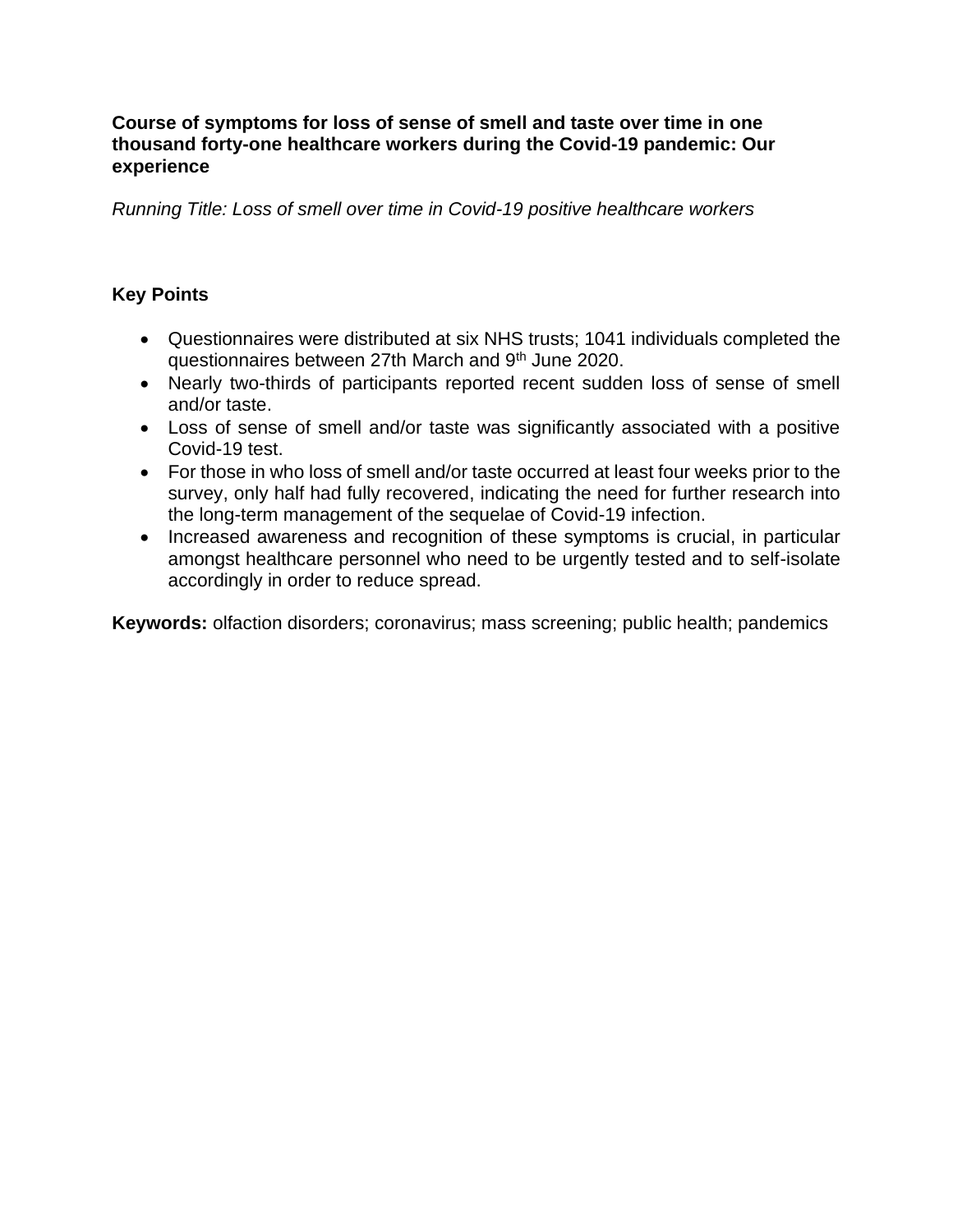Dear Editor,

On April 21, 2020, the Centers for Disease Control and Prevention (CDC) and on May 5, 2020, the World Health Organisation added 'new loss of taste or smell' to their list of symptoms related to Covid-19, respectively. Public Health England (PHE) only included loss of smell and taste as official symptoms on May 20<sup>th</sup>. However, whether individual hospitals were including smell and taste disturbances in their initial work-up for Covid-19 diagnosis is unknown.

Several reports have now demonstrated the prevalence of these symptoms in Covid-19 infected individuals with important implications on diagnosis and management<sup>1</sup>. Due to the high incidence of Covid-19 infection which has been reported in the healthcare setting, we sought to understand the symptomatology of a cohort of healthcare personnel in order to assess current management guidelines, including how many healthcare workers were permitted to continue working despite being infected.

## **Materials and Methods**

### *Survey Design and Recruitment*

Anonymous questionnaires were distributed to staff at hospitals across six NHS trusts: Barts Health, Guy's and St. Thomas', James Paget University Hospital, Norfolk & Norwich University Hospital, Manchester University, and Wrightington, Wigan and Leigh. The study was advertised by trust-wide emails to all staff, which included access to an electronic link to the questionnaire. Participants completed the questionnaire online.

Slight alterations to the survey format were utilised, due to logistical and practical reasons across the various trusts. Results from all trusts were pooled at the end of the recruitment period. Questionnaires were distributed and completed between 27 March 2020 and 9 June 2020. A single questionnaire was distributed to three of the six trusts, while two questionnaires (baseline and follow-up) were distributed to the remaining three trusts. Question items were largely identical between the two methodologies; where different, questions were appropriately matched for analysis. This pertains to questions regarding whether participants had experienced the loss of sense of smell/taste within the past four weeks and whether or not they had recovered, which was either explicitly asked in the single questionnaire format or implied in the second methodology, on the basis of the baseline and follow-up questionnaires being completed four weeks apart. In addition, where relevant, only those who completed the follow-up survey were asked about qualitative smell dysfunction (i.e. distortion of smell, phantom smells, and sensations of burning/cooling/tingling in nose and/or mouth). The remainder of the questionnaires included items on age, sex, Covid-19 status and relevant symptoms as well as specific questions around chemosensory disturbances, such as a smell and taste rating, which were identical between the two methodologies.

Descriptive statistical analysis was conducted on patient characteristics and logistic regression where odds ratios (with 95% confidence intervals and p-values) are presented.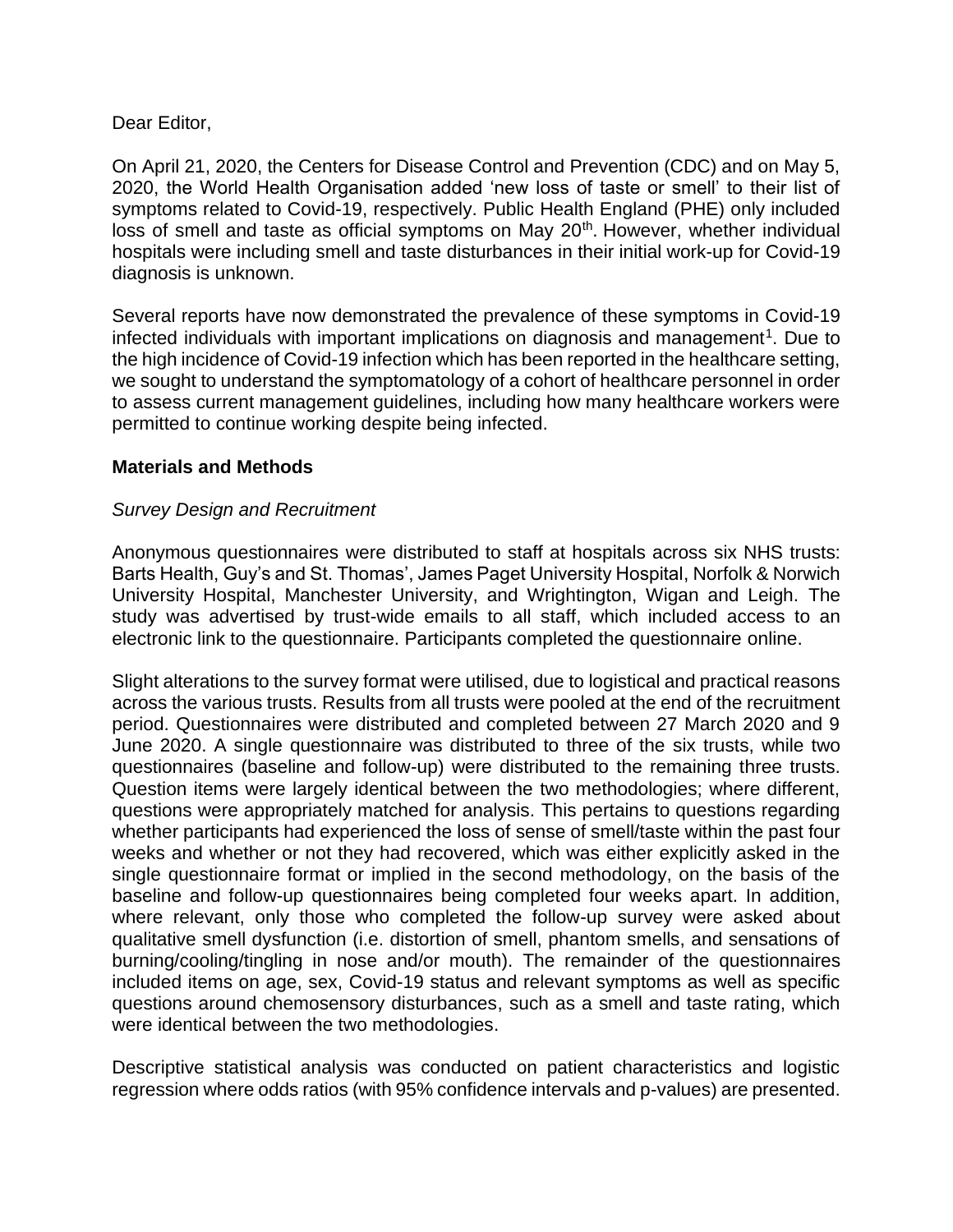Smell and taste scores were compared between groups using the Mann-Whitney U test. Sensitivity and specificity of the loss of sense of smell/taste in relation to Covid-19 infection are also presented, in addition to positive and negative predictive values.

## **Results**

### *Participant characteristics*

In total, 1041 healthcare workers from the six NHS trusts responded to our surveys from 27 March 2020 – 9 June 2020. Sample characteristics are described in Table 1; 70.9% female (737/1039), 74.6% white (456/611), 75.1% work in direct contact with patients (489/651), 50.3% (524/1041) were aged ≤40 years and 5.6% (58/1041) aged over 60 years. Overall, 306 (29.4%) participants had been tested for Covid-19: 208 (20.0% of total, 68.0% of tested) had a confirmed positive test and 98 (9.4% of total, 32.0% of tested) were negative; a further 315 (30.3%) had not been tested but suspected that they had been infected, and 420 (40.3%) did not suspect that they had been infected.

### *Overall Symptomatology*

In total, 62.3% (649/1041) of all participants reported losing their sense of smell/taste in the last 2 months, 16.6% of whom reported it as the only symptom (12 missing). Of the participants, who reported Covid-19 related symptoms (with or without a positive test/suspicion of infection and excluding loss of smell/taste), the most common experienced were fatigue (65.4%), cough (42.5%) and fever (40.2%). 720 participants reported the severity of their symptoms where 54.6% were mild, 43.8% moderate and 1.7% severe. Overall, 385/793 (48.5%) had continued to work as normal during this time. Of the 272, who responded, 247 participants experienced at least one of the following symptoms: chemesthesis (i.e. sensations of burning, cooling or tingling) in nose or mouth (34.6%, 94/272), parosmia (42.3%, 115/272), and phantosmia (33.8%, 92/272).

#### *Self-reported experience with smell and taste dysfunction*

There was strong evidence of an association between losing the sense of smell/taste and Covid-19 (Table 2), participants who lost their sense of smell/taste were more likely to have a positive Covid-19 test (Odds Ratio OR=8.55, 95%CI: 4.69-15.58, p<0.001) or suspected Covid-19 infection (OR=14.55, 95%CI: 10.49-20.18, p<0.001), i.e. an 8½-fold increase in risk within the tested subgroup or a 14½-fold increase in risk when including both tested and non-tested participants. The sensitivity and specificity of smell/taste loss being symptoms of Covid-19 positive cases were 89.9% and 49.0%, respectively while the positive predictive and negative predictive values were 78.9% and 69.6%, respectively (Table 3). Similar results were observed when considering the scores participants gave with regards to their sense of smell/taste at its worst (0 none – 10 normal), with markedly lower scores in the Covid-19 positive groups in terms of sense of smell (tested subgroup p<0.001; all participants p<0.001) and sense of taste (tested subgroup p=0.05; all participants p<0.001).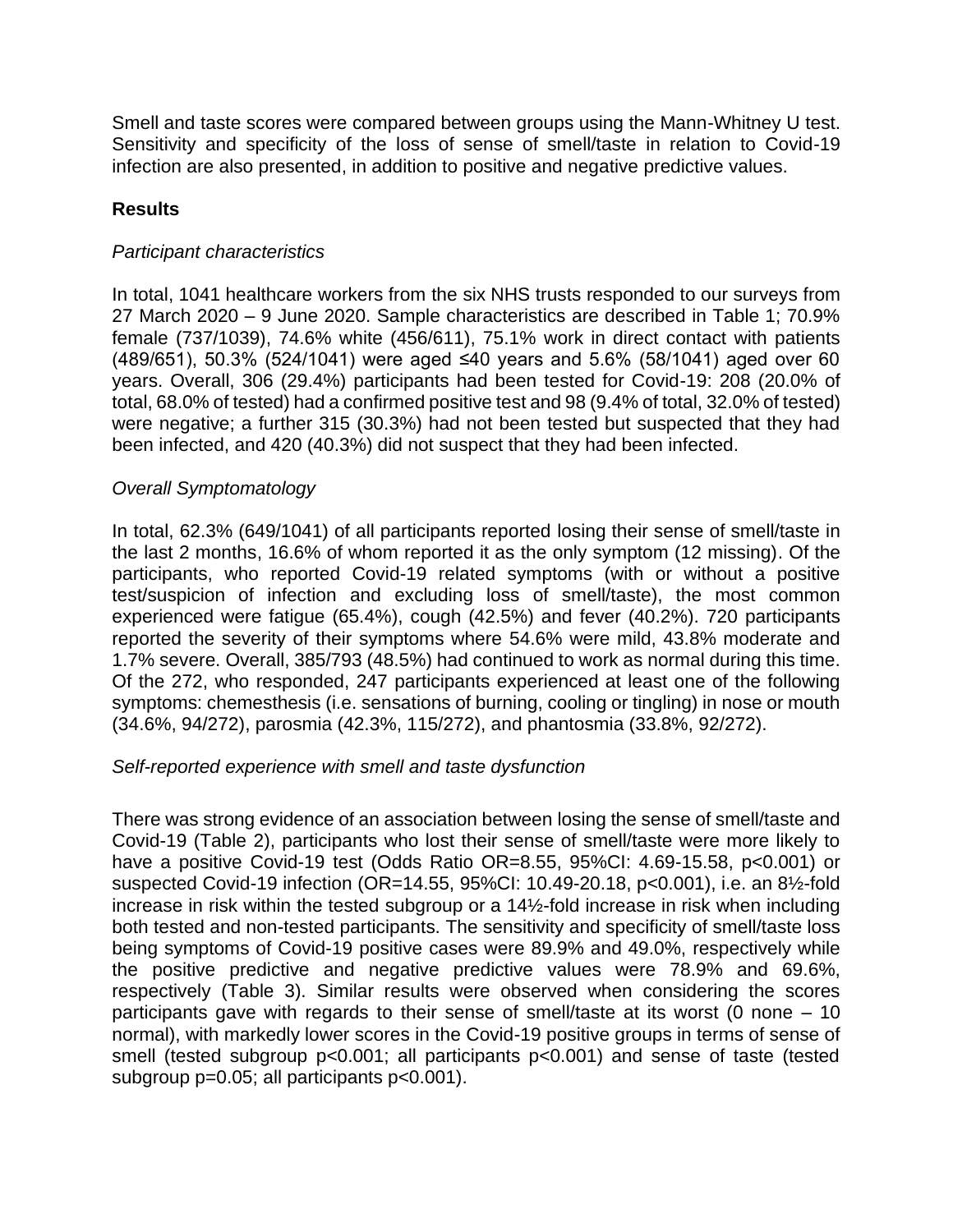In 519 participants who had recently lost their sense of smell and responded to the question: "has it been 4 weeks since you lost your sense of smell/taste?" 88.2% (458/519) reported that it had been at least 4 weeks since they had lost their sense of smell/taste; 9.9% (45/455) had not yet recovered, 38.7% (176/455) had recovered partially and 51.4% (234/455) had recovered completely (3 missing). Of those for whom loss of smell/taste occurred within the past 4 weeks (n=61), 19.5% (8/41) had not yet recovered, 58.5% (24/41) had recovered partially and 22.0% (9/41) had recovered completely (20 missing). Of the total cohort, the median loss was 14 days (range: 1–90), which excludes one hundred and sixteen participants with ongoing symptoms.

## **Discussion**

This study demonstrates the very high prevalence of the loss of sense of smell and/or taste in healthcare personnel, which is significantly related to Covid-19 positivity. In addition, these symptoms may occur with or without the presence of other Covid-19 related symptoms; in 16.6% of the cohort, the loss of sense of smell/taste was the only symptom. This indicates that a number of individuals deemed to be otherwise asymptomatic may in fact be highly contagious and should have been self-isolating.

Importantly, our results demonstrate that nearly half of participants continued to work following the loss of sense of smell and/or taste. Some participants noted that when seeking advice regarding self-isolation from health authorities, they were told to continue working as loss of sense of smell and/or taste had yet to be recognised as official symptoms of COVID-19 (qualitative data not shown). Thus, it is likely that a large proportion of healthcare workers, who did continue to work, were in fact highly contagious at the time.

Interestingly, while objective smell testing was beyond the scope of this study, we do note that symptom self-reporting (i.e. smell and taste rating) correlated with Covid-19 positivity. This has been similarly demonstrated by a group at King's College London, where symptom tracking using a mobile app demonstrated that self-reporting of the loss of sense of smell, in addition to fatigue, cough and loss of appetite, may more accurately predict Covid-19 infection<sup>2</sup>. Previously, the correlation between subjective and objective assessment of smell function has been shown to be poor.<sup>3</sup> However, more detailed questioning can improve the sensitivity of self-reported smell function as demonstrated by the US National Health and Nutrition Examination Survey (NHANES). <sup>4</sup> Thus, while we cannot conclude whether self-reporting through our questionnaire can predict objective testing outcome, subjective assessment as an initial screen may be beneficial in the detection of Covid-19, especially given the typically sudden onset of the symptom, which is not as characteristic in olfactory dysfunction caused by other viruses. Efforts toward a validated, comprehensive questionnaire, which does correlate better with objective testing, would further this endeavour.

Although both loss of sense of smell and taste improved over time in the majority, there is a need to address the longer-term effects of these symptoms, as nearly half of those who lost their sense of smell/taste at least four weeks prior to the survey had yet to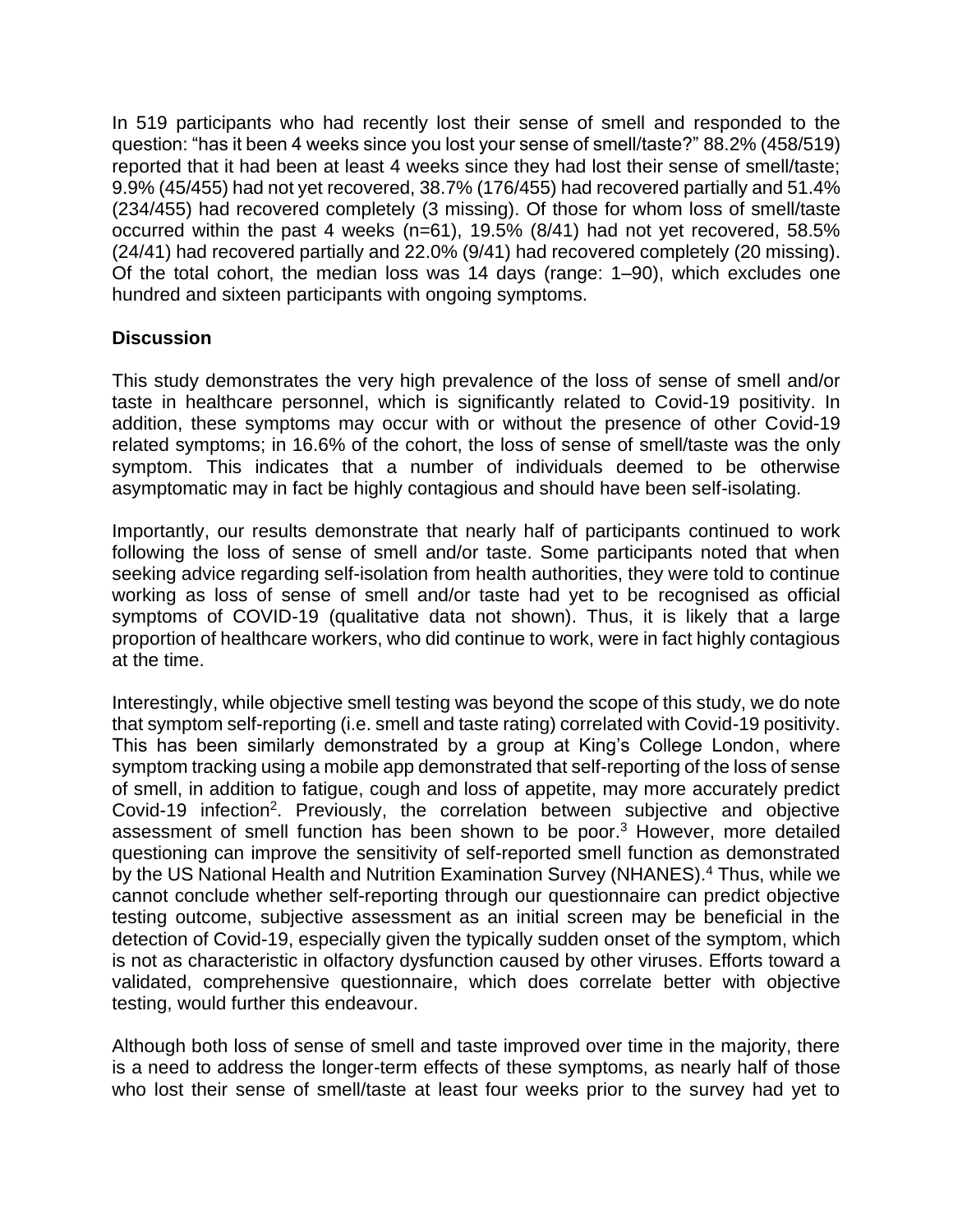recover at the time of the survey. The reported persistence of smell/taste disturbances requires improved management guidelines, and points to the need for more treatments to be evaluated through clinical trials. At present, guidelines published by ENT UK/British Rhinological Society recommend those with recent loss of smell and Covid-19 infection are managed by their GP with treatments suggested, which may include oral steroids after the initial two weeks.<sup>5</sup> Further guidance can be found on supportive resources such as those available through Fifth Sense (www.fifthsense.org.uk).

A limitation to self-reported questionnaires in general is the potential for response/selection and recall biases. Furthermore, since a repeat questionnaire was used at three sites, as opposed to the singular questionnaire as used at the remaining sites, it was not possible to perfectly match the questions and subsequent results. In addition, the design of the study allowed participants to opt out of certain questions. As such, there is necessarily missing data, which may impact the results.

In addition, a further limitation of this study is that only 20% of respondents had proven Covid-19. An additional 30% of respondents reported a suspicion of Covid-19 infection. While Covid-19 infection in the latter group could not be confirmed, it is highly likely these individuals suffered from infection as the chance of sudden loss of smell and/or taste not due to Covid-19 infection is extremely rare. Indeed, a recent study demonstrated a positive rate of 87.5% for those who are tested within the first twelve days of isolated sudden loss of smell, further indicating that those who experience this isolated symptom are likely to have Covid-19 infection. 5

Moreover, it is important to note that, at the time of the study, the loss of sense of smell and/or taste had only recently emerged as potential cardinal symptoms of Covid-19 infection. Therefore, Covid-19 testing was not readily available, nor at times recommended, for those experiencing these symptoms, as they had not at that time been recognised by Public Health England. As such, discounting self-reported Covid-19 infection would certainly provide a limited evaluation of the population of healthcare workers being evaluated in this particular context.

Ultimately, we believe that our results provide important further information and context to the current status of Covid-19 disease in a healthcare setting. Whilst we cannot estimate the true prevalence of smell and taste disturbance due to Covid-19, the high proportion reported here is in line with other large datasets reliant on self-reporting such as the Global Consortium for Chemosensory Research questionnaire<sup>2, 7-9</sup>. In contrast, a study in South Korea, which assessed only individuals who had a positive Covid-19 test, found that roughly 30% of patients with early stage or mild disease experienced anosmia/ageusia<sup>10</sup>. Nevertheless, while the true proportion of those who experience the loss of sense of smell/taste may be lower than observed in our study, our results indicate the importance of these symptoms and demonstrate their utility as part of targeted mass screening.

It has been evident that healthcare workers frequently report loss of sense of smell, particularly in the absence of other symptoms and looking at other studies, it can now be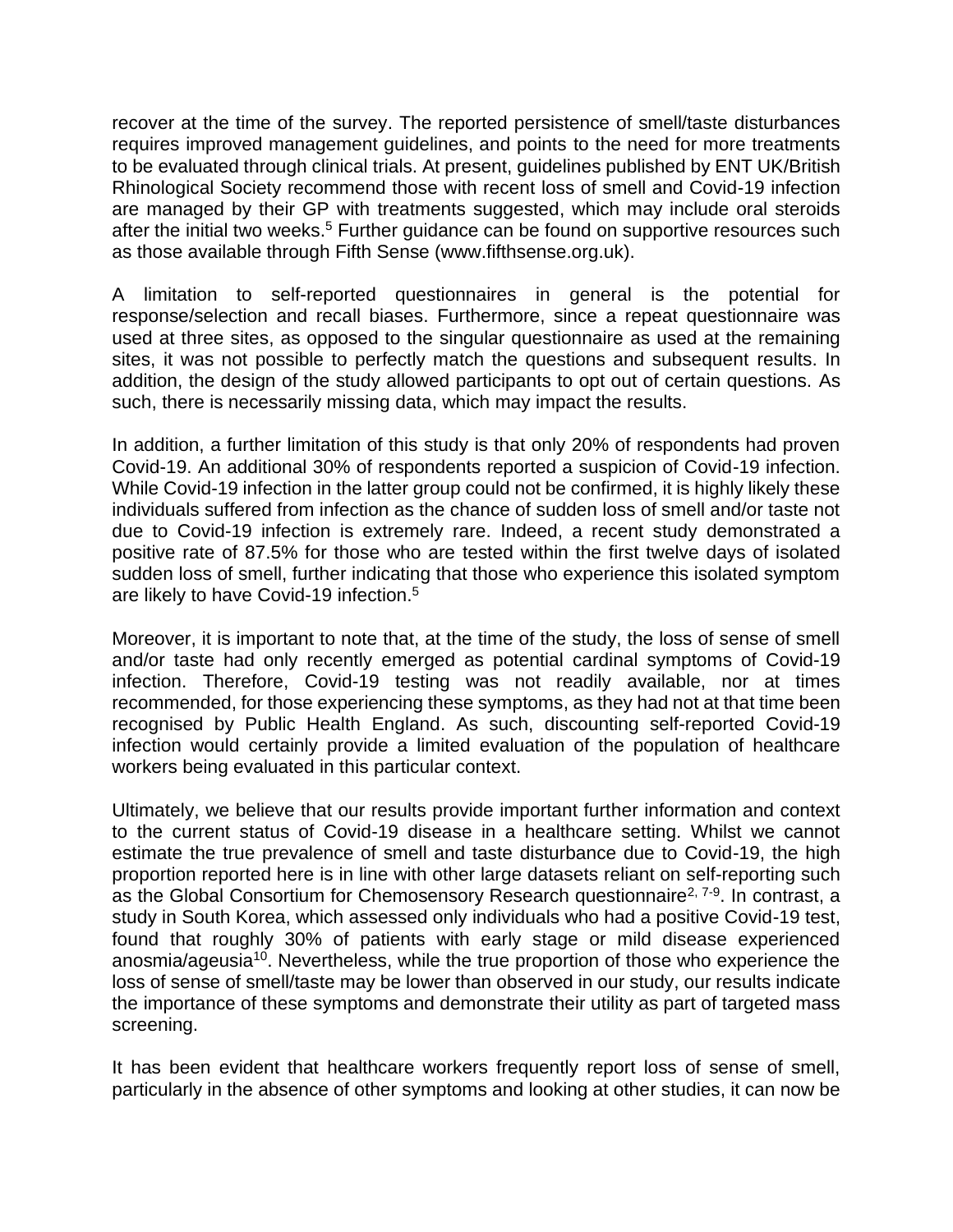regarded likely that most healthcare workers, who have suffered from a loss of sense of smell at the time of the first wave of the pandemic, are likely to have had Covid-19 infection as the chance of sudden loss of olfactory function is so rare otherwise, especially with limited social contact in a national lockdown. Therefore, in order to prevent hospital transmission, it is imperative that the 20% rate of testing seen in the first wave must be improved upon, particularly as Europe faces a second wave of infection, which may be greater than the first. Increased awareness of Covid-19 symptomatology, in particular the loss of sense of smell, and implementation of due measures will certainly help to mitigate the increasing severity of the ongoing crisis.

# **Tables**

Table 1: Survey characteristics (N=1041) Table 2: Survey responses by Covid-19 coronavirus status (N=1041) Table 3: The loss of sense of smell and/or taste in predicting a positive Covid-19 test

## **Online Supplemental Material**

Supplemental Material 1: Initial Questionnaire and Follow Up Questionnaire Supplemental Material 2: Combined Questionnaire

# **Data Availability**

The data that support the findings of this study are available from the corresponding author upon reasonable request.

## **References**

- 1. Lechien JR, Chiesa-Estomba CM, De Siati DR, Horoi M, Le Bon SD, Rodriguez A, et al. Olfactory and Gustatory Dysfunctions as a Clinical Presentation of Mild to Moderate forms of the Coronavirus Disease (COVID-19): A Multicenter European Study. European Archives of Otorhinolaryngology 2020.
- 2. Menni C, Valdes AM, Freidin MB, Sudre CH, Nguyen LH, Drew DA, et al. Real-time tracking of self-reported symptoms to predict potential COVID-19. Nature Medicine 2020. https://doi.org/10.1038/s41591-020-0916-2
- 3. Philpott CM, Wolstenholm CR, Goodenough PC, Clark A, Murty GE. Comparison of subjective perception with objective measurement of olfaction. Otolaryngology – Head and Neck Surgery 2006; 134:488-490.
- 4. Rawal S, Hoffman HJ, Honda M, Huedo-Medina TB, Duffy VB. The Taste and Smell Protocol in the 2011-2014 US National Health and Nutrition Examination Survey (NHANES): Test-Retest Reliability and Validity Testing. Chemosensory Perception 2015; 8:138-148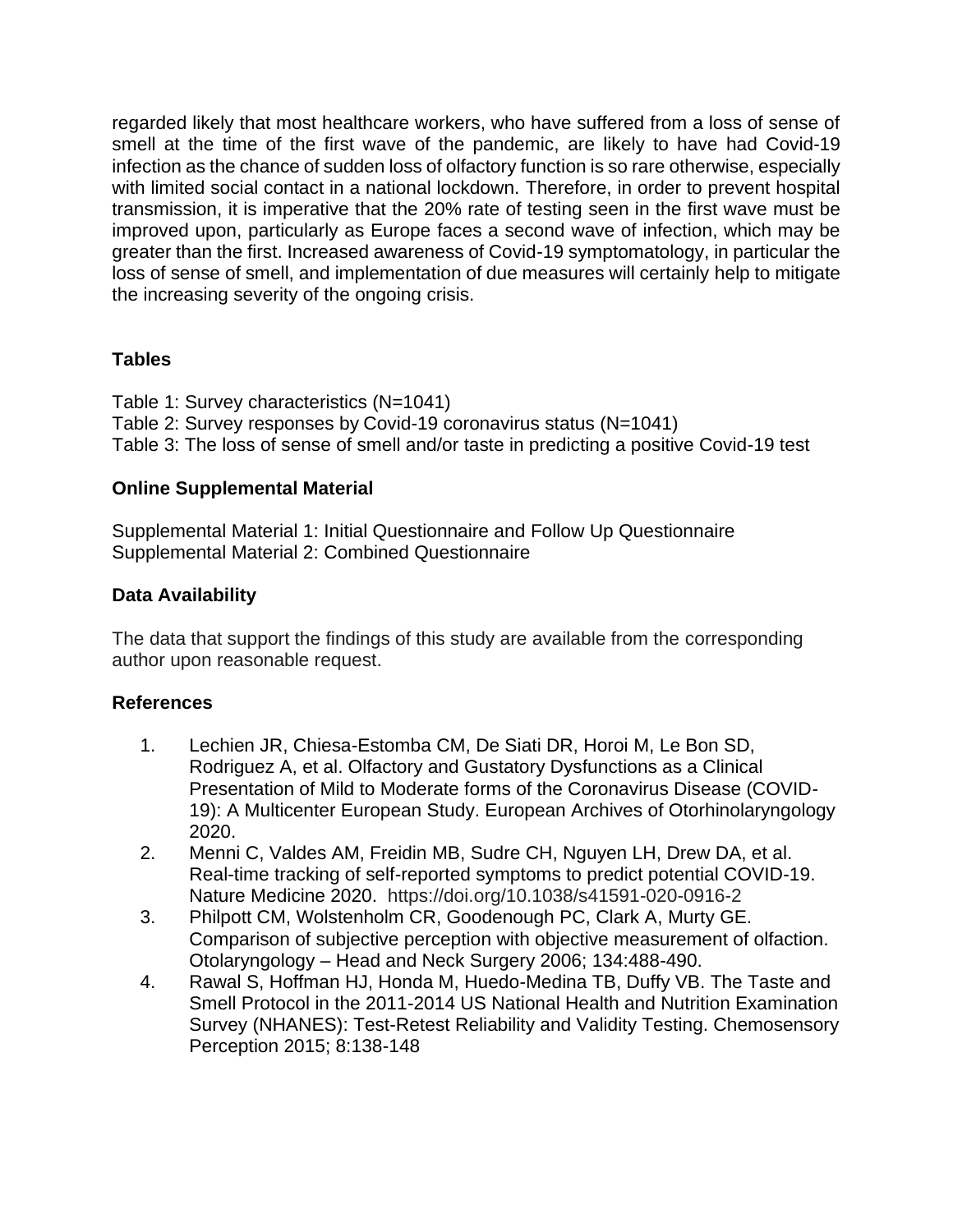- 5. Hopkins C, Alanin M, Philpott C, et al. Management of new onset loss of sense of smell during the COVID-19 pandemic - BRS Consensus Guidelines. Clin Otolaryngol 2020.
- 6. Lechien JR, Cabaraux P, Chiesa-Estomba CM, Khalife M, Plzak J, Hans S, et al. Psychophysical Olfactory Tests and Detection of COVID-19 in Patients With Sudden Onset Olfactory Dysfunction: A Prospective Study. Ear, Nose & Throat Journal 2020; 99: 579-583.
- 7. Gerkin RC, Ohla K, Veldhuizen MG, et al. Recent smell loss is the best predictor of COVID-19: a preregistered, cross-sectional study. medRxiv 2020.
- 8. Parma V, Ohla K, Veldhuizen MG, et al. More Than Smell-COVID-19 Is Associated With Severe Impairment of Smell, Taste, and Chemesthesis. Chem Senses 2020; 45:609-622.
- 9. Tong JY, Wong A, Zhu D, Fastenberg JH, Tham T. The Prevalence of Olfactory and Gustatory Dysfunction in COVID-19 Patients: A Systematic Review and Meta-analysis. Otolaryngol Head Neck Surg. 2020.
- 10. Lee Y, Min P, Lee S, Kim S. Prevalence and Duration of Acute Loss of Smell or Taste in COVID-19 Patients. Journal of Korean Medical Science 2020; 35: e174.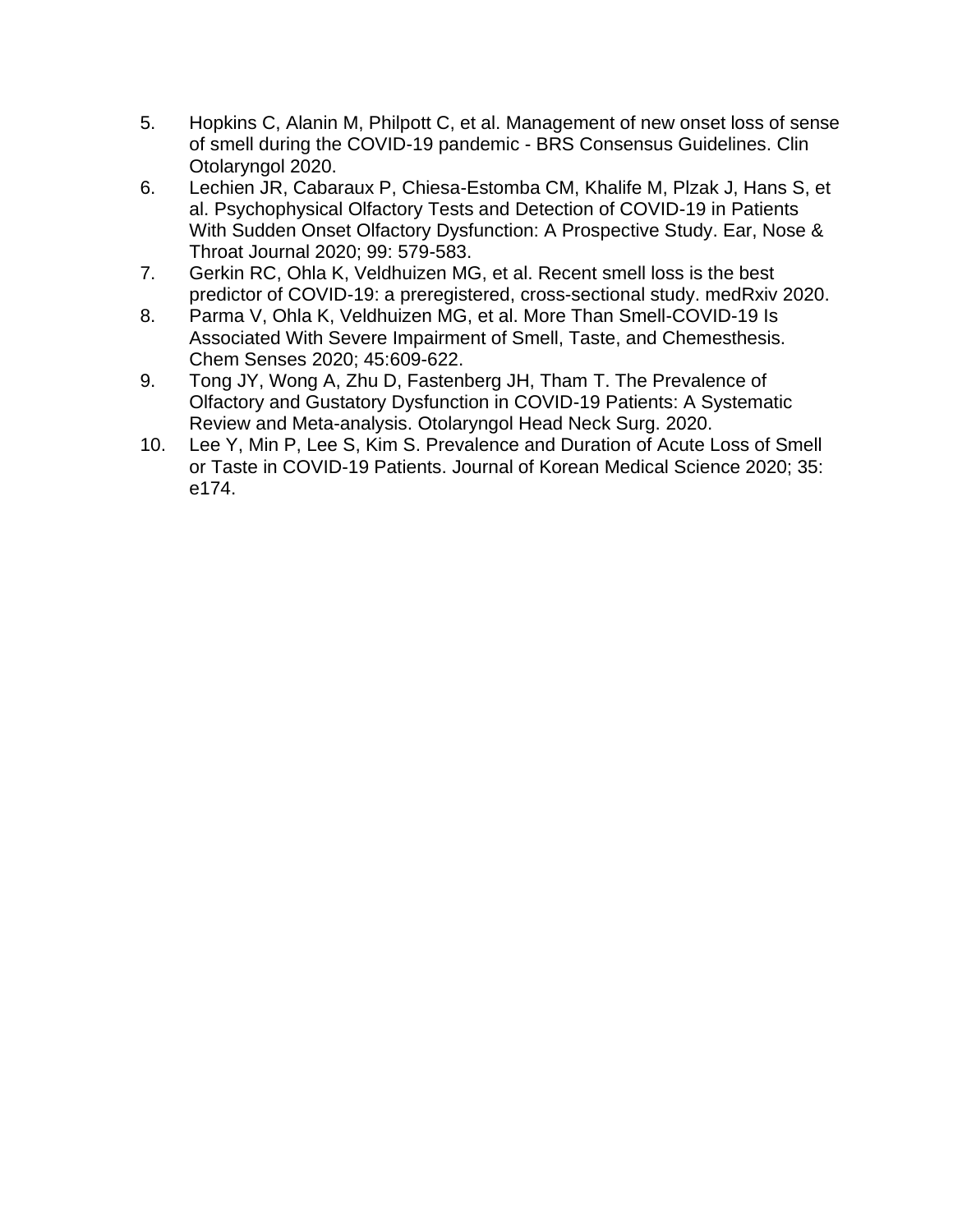| <b>Characteristic/Question</b>       | n                                        | (%)  |         |
|--------------------------------------|------------------------------------------|------|---------|
|                                      | 30 or under                              | 251  | (24.1)  |
|                                      | $31 - 40$                                | 273  | (26.2)  |
| Age                                  | 41-50                                    | 244  | (23.4)  |
|                                      | 51-60                                    | 215  | (20.7)  |
|                                      | Over <sub>60</sub>                       | 58   | (5.6)   |
|                                      | Female                                   | 737  | (70.9)  |
| Gender<br>$(n=1039)$                 | Male                                     | 301  | (29.0)  |
|                                      | Non-binary                               | 1    | (0.1)   |
| Ethnicity                            | White                                    | 456  | (74.6)  |
| $(n=611)$                            | Other                                    | 155  | (25.4)  |
| <b>NHS Trust</b>                     | <b>Barts Health</b>                      | 273  | (26.2)  |
|                                      | Guy's and St Thomas'                     | 86   | (8.3)   |
|                                      | <b>James Paget University Hospitals</b>  | 63   | (6.1)   |
|                                      | Norfolk & Norwich University<br>Hospital | 91   | (8.7)   |
|                                      | <b>Manchester University</b>             | 428  | (41.1)  |
|                                      | Wrightington, Wigan and Leigh            | 100  | (9.6)   |
| Does your work involve               | <b>No</b>                                | 162  | (24.9)  |
| direct patient contact?<br>$(n=651)$ | Yes                                      | 489  | (75.1)  |
|                                      | Negative tested                          | 98   | (9.4)   |
| Covid-19 Coronavirus<br>Status?      | Negative opinion                         | 420  | (40.3)  |
|                                      | Positive opinion                         | 315  | (30.3)  |
|                                      | Positive tested                          | 208  | (20.0)  |
| <b>TOTAL</b>                         |                                          | 1041 | (100.0) |

**Table 1:** Survey characteristics (N=1041)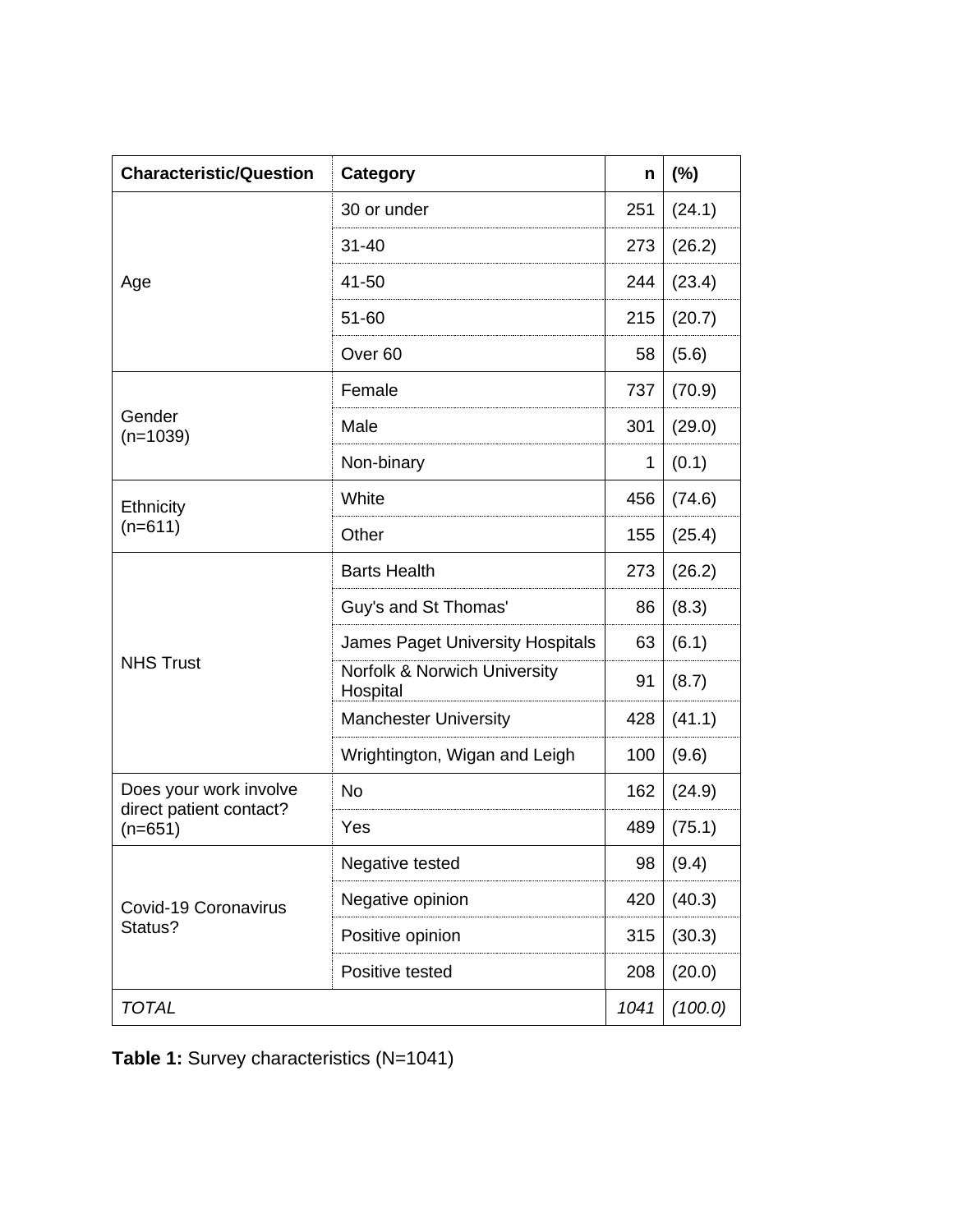|                                                                      | $N = 1041$                          |                                     |                                  | <b>Negative</b>                                                                           | <b>Negative</b>          | <b>Positive</b>    | <b>Positive</b>    |                    |                    |
|----------------------------------------------------------------------|-------------------------------------|-------------------------------------|----------------------------------|-------------------------------------------------------------------------------------------|--------------------------|--------------------|--------------------|--------------------|--------------------|
| Question                                                             | <b>Not</b><br><b>Answered</b>       | <b>Normal</b><br><b>Smell/Taste</b> | <b>Not</b><br>Asked <sup>#</sup> | Category                                                                                  | tested                   | opinion            | opinion            | tested             | <b>Total</b>       |
| Have you suddenly lost your<br>sense of smell/taste in the           | 0                                   | <b>NA</b>                           | <b>NA</b>                        | <b>No</b>                                                                                 | 48<br>$(49.0\%)$         | 286<br>$(68.1\%)$  | 37<br>(11.7%)      | 21<br>$(10.1\%)$   | 392<br>(37.7)      |
| last 2 months?<br>$(n=1041)$                                         | $(0\%)$                             |                                     |                                  | Yes                                                                                       | 50<br>$(51.0\%)$         | 134<br>(31.9%)     | 278<br>(88.3%)     | 187<br>$(89.9\%)$  | 649<br>(62.3)      |
|                                                                      |                                     |                                     |                                  | Changes in the<br>sensations of burning,<br>cooling or tingling in<br>your nose or mouth? | 13<br>$(13.8\%)$         | 19<br>$(20.2\%)$   | 32<br>$(34.0\%)$   | 30<br>$(31.9\%)$   | 94<br>(34.6%)      |
| Have you noticed any of the<br>following?<br>$(n=272)$               | 533<br>(51.2%)                      | <b>NA</b>                           | 236<br>(22.7%)                   | Distortion of smell<br>(things smell<br>differently to what you<br>expect)?               | 15<br>$(13.0\%)$         | 18<br>(15.7%)      | 53<br>$(46.1\%)$   | 29<br>(25.2%)      | 115<br>(42.3%)     |
|                                                                      |                                     |                                     |                                  | Feeling like you are<br>smelling something<br>when there is no<br>smell present?          | 10<br>$(10.9\%)$         | 16<br>$(17.4\%)$   | 40<br>(43.5%)      | 26<br>(28.3%)      | 92<br>$(33.8\%)$   |
|                                                                      |                                     |                                     |                                  | None of the above                                                                         | $\mathbf 0$<br>$(0.0\%)$ | 5<br>$(25.0\%)$    | 16<br>$(64.0\%)$   | 4<br>$(16.0\%)$    | 25<br>(9.2%)       |
| How would you rate your<br>sense of smell at its worst?              | 274                                 | <b>NA</b>                           | <b>NA</b>                        | mean (standard<br>deviation),<br>0 none - 10 normal                                       | 3.4<br>(3.79)            | 4.5<br>(4.11)      | 1.6<br>(2.82)      | 1.2<br>(2.65)      | 2.5<br>(3.56)      |
| $(n=767)$                                                            | (26.3%)                             |                                     |                                  | median (range)<br>0 none - 10 normal                                                      | 1.0<br>$(0 - 10)$        | 3.0<br>$(0 - 10)$  | 0.0<br>$(0 - 10)$  | 0.0<br>$(0 - 10)$  | 0.0<br>$(0 - 10)$  |
| How would you rate your<br>sense of taste at its worst?<br>$(n=767)$ | 274<br>(26.3%)                      | <b>NA</b>                           | <b>NA</b>                        | mean (standard<br>deviation),<br>0 none - 10 normal                                       | 3.6<br>(3.44)            | 5.0<br>(3.95)      | 2.4<br>(2.91)      | 2.6<br>(3.05)      | 3.3<br>(3.50)      |
|                                                                      |                                     |                                     |                                  | median (range)<br>0 none - 10 normal                                                      | 2.0<br>$(0 - 10)$        | 4.0<br>$(0 - 10)$  | 1.0<br>$(0 - 10)$  | 2.0<br>$(0 - 10)$  | 2.0<br>$(0 - 10)$  |
| If not ongoing, how long did<br>loss of taste/smell last for?        | 114<br>392<br>$(11.0\%)$<br>(37.7%) |                                     | <b>NA</b>                        | mean (standard<br>deviation),<br>days                                                     | 12.8<br>(12.97)          | 14.8<br>(12.86)    | 16.9<br>(13.12)    | 15.4<br>(11.26)    | 15.7<br>(12.60)    |
| $(n=419)^*$                                                          |                                     |                                     |                                  | median (range),<br>days                                                                   | 10.0<br>$(1 - 60)$       | 10.0<br>$(1 - 60)$ | 14.0<br>$(1 - 90)$ | 12.0<br>$(1 - 60)$ | 14.0<br>$(1 - 90)$ |
| Did your sense of smell/taste<br>disappear                           | 12<br>$(1.2\%)$                     | 392<br>(37.7%)                      | <b>NA</b>                        | Only symptom                                                                              | 8<br>$(7.6\%)$           | 57<br>(53.8%)      | 23<br>(21.7%)      | 18<br>$(17.0\%)$   | 106<br>$(16.6\%)$  |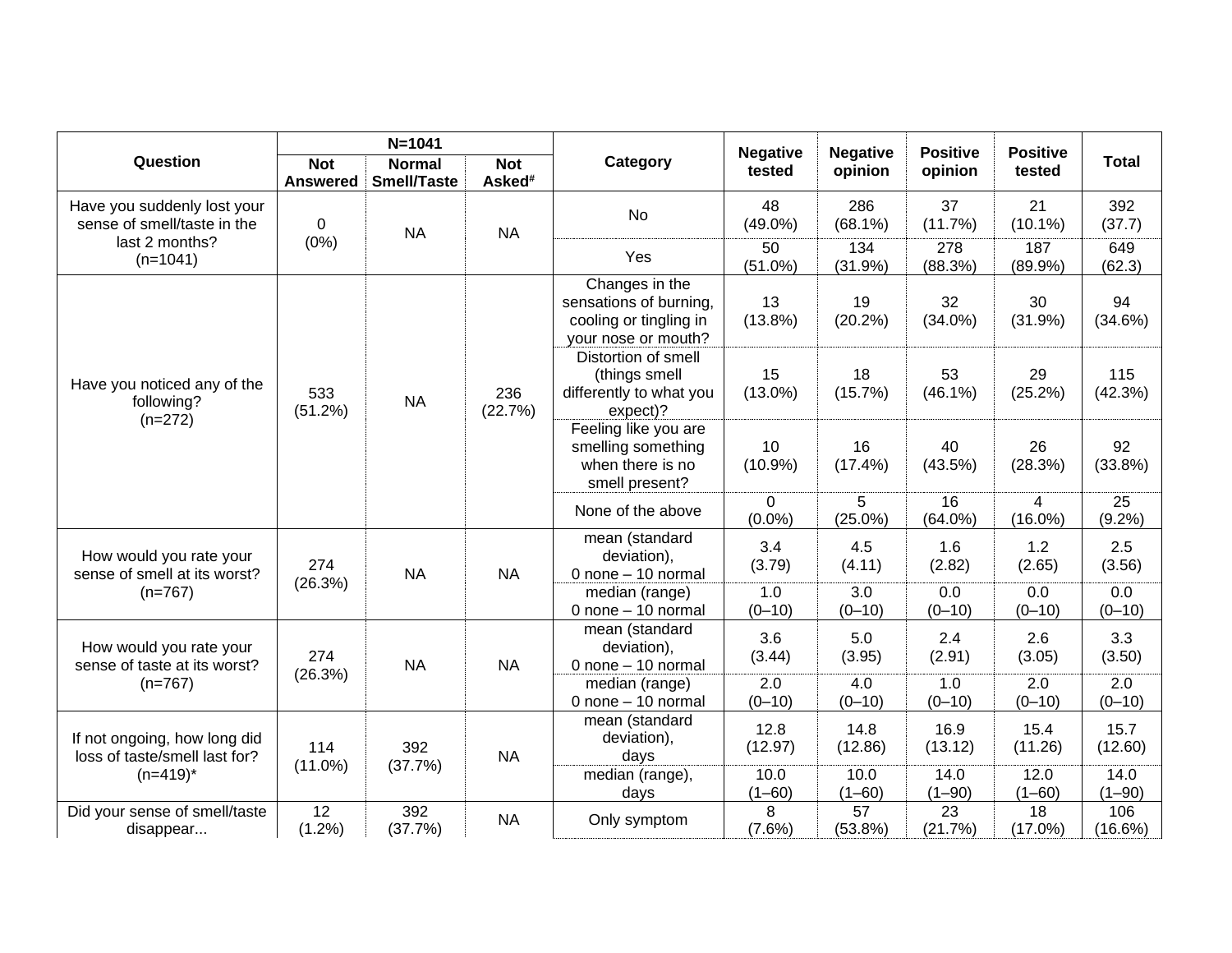| $(n=637)$                     |            |           | 9             | 13                      | 44                 | 32             | 98              |              |            |
|-------------------------------|------------|-----------|---------------|-------------------------|--------------------|----------------|-----------------|--------------|------------|
|                               |            |           | Before others |                         | $(9.2\%)$          | (13.3%)        | (44.9%)         | (32.7%)      | (15.4%)    |
|                               |            |           |               | After others            | 32                 | 61             | 208             | 132          | 433        |
|                               |            |           |               |                         | (7.4%)             | $(14.1\%)$     | $(48.0\%)$      | (30.5%)      | $(68.0\%)$ |
|                               |            |           |               | Mild but continued to   |                    | 25             | 16              | 4            | 46         |
|                               |            |           |               | work                    | (2.2%)             | (54.3%)        | (34.8%)         | (8.7%)       | (6.4)      |
| If you have suffered          |            |           |               | Mild and self-isolate   | 50                 | 89             | 123             | 85           | 347        |
| symptoms were they?           | 321        | <b>NA</b> | <b>NA</b>     |                         | (14.4%)            | (25.6%)        | (35.4%)         | (24.5%)      | (48.2)     |
| $(n=720)$                     | $(30.8\%)$ |           |               | Moderate                | 27                 | 39             | 150             | 99           | 315        |
|                               |            |           |               |                         | $(8.6\%)$          | (12.4%)        | (47.6%)         | (31.4%)      | (43.8)     |
|                               |            |           |               | Severe                  | 1                  | $\Omega$       | 3               | 8            | 12         |
|                               |            |           |               | Needed treatment in     | (8.3%)<br>$\Omega$ | $(0.0\%)$<br>0 | $(25.0\%)$<br>0 | (66.7%)<br>3 | (1.7)<br>3 |
|                               |            |           |               | hospital                | $(0.0\%)$          | $(0.0\%)$      | $(0.0\%)$       | $(100.0\%)$  | (0.4% )    |
|                               |            |           |               |                         | 47                 | 53             | 159             | 129          | 388        |
| Have you?                     | 248        |           |               | Self-isolated           | (12.1%)            | (13.7%)        | $(41.0\%)$      | (33.2%)      | (48.9%)    |
| $(n=793)$                     | $(23.8\%)$ | <b>NA</b> | <b>NA</b>     |                         | 3                  | 5              | 5               | 4            | 17         |
|                               |            |           |               | Partially self-isolated | (17.6%)            | $(29.4\%)$     | $(29.4\%)$      | (23.5%)      | $(2.1\%)$  |
|                               |            |           |               | Continued to work as    | 36                 | 234            | 88              | 27           | 385        |
|                               |            |           |               | normal                  | (9.4% )            | $(60.8\%)$     | (22.9%)         | $(7.0\%)$    | (48.5%)    |
|                               |            | <b>NA</b> |               |                         | 21                 | 61             | 102             | 68           | 252        |
|                               |            |           |               | Nasal blockage          | (8.3%)             | (24.2%)        | (40.5%)         | (27.0%)      | (32.9)     |
|                               |            |           |               |                         | 22                 | 53             | 68              | 57           | 200        |
|                               |            |           | <b>NA</b>     | Runny nose              | (11.0%)            | (26.5%)        | $(34.0\%)$      | (28.5%)      | (26.1)     |
|                               |            |           |               | Nasal                   | 10                 | 18             | 48              | 44           | 120        |
|                               |            |           |               | irritation/burning      | (8.3%)             | $(15.0\%)$     | $(40.0\%)$      | (36.7%)      | (15.6)     |
|                               |            |           |               | Distortion of smell     | 7                  | 8              | 21              | 15           | 51         |
| What other symptoms have      |            |           |               |                         | (13.7%)            | (15.7%)        | (41.2%)         | (29.4%)      | (6.6)      |
| you experienced?<br>$(n=767)$ | 274        |           |               | <b>Bad smell</b>        | 5                  | 14             | 18              | 21           | 58         |
|                               | (26.3%)    |           |               |                         | $(8.6\%)$          | $(24.1\%)$     | $(31.0\%)$      | (36.2%)      | (7.6)      |
|                               |            |           |               | Fever                   | 27                 | 35             | 147             | 99           | 308        |
|                               |            |           |               |                         | (8.8%)             | $(11.4\%)$     | (48.1%)         | $(32.1\%)$   | (40.2)     |
|                               |            |           |               | Cough                   | 22                 | 43             | 157             | 104          | 326        |
|                               |            |           |               |                         | (6.7%)             | $(13.2\%)$     | (48.2%)         | (31.9%)      | (42.5)     |
|                               |            |           |               | Diarrhoea               | 17                 | 15             | 66              | 49           | 147        |
|                               |            |           |               | Shortness of breath     | (11.6%)            | $(10.2\%)$     | (44.9%          | (33.3%)      | (19.2)     |
|                               |            |           |               |                         | 16                 | 29             | 101             | 81           | 227        |
|                               |            |           |               |                         | $(7.0\%)$          | (12.8%)        | (44.5%)         | (35.7%)      | (29.6)     |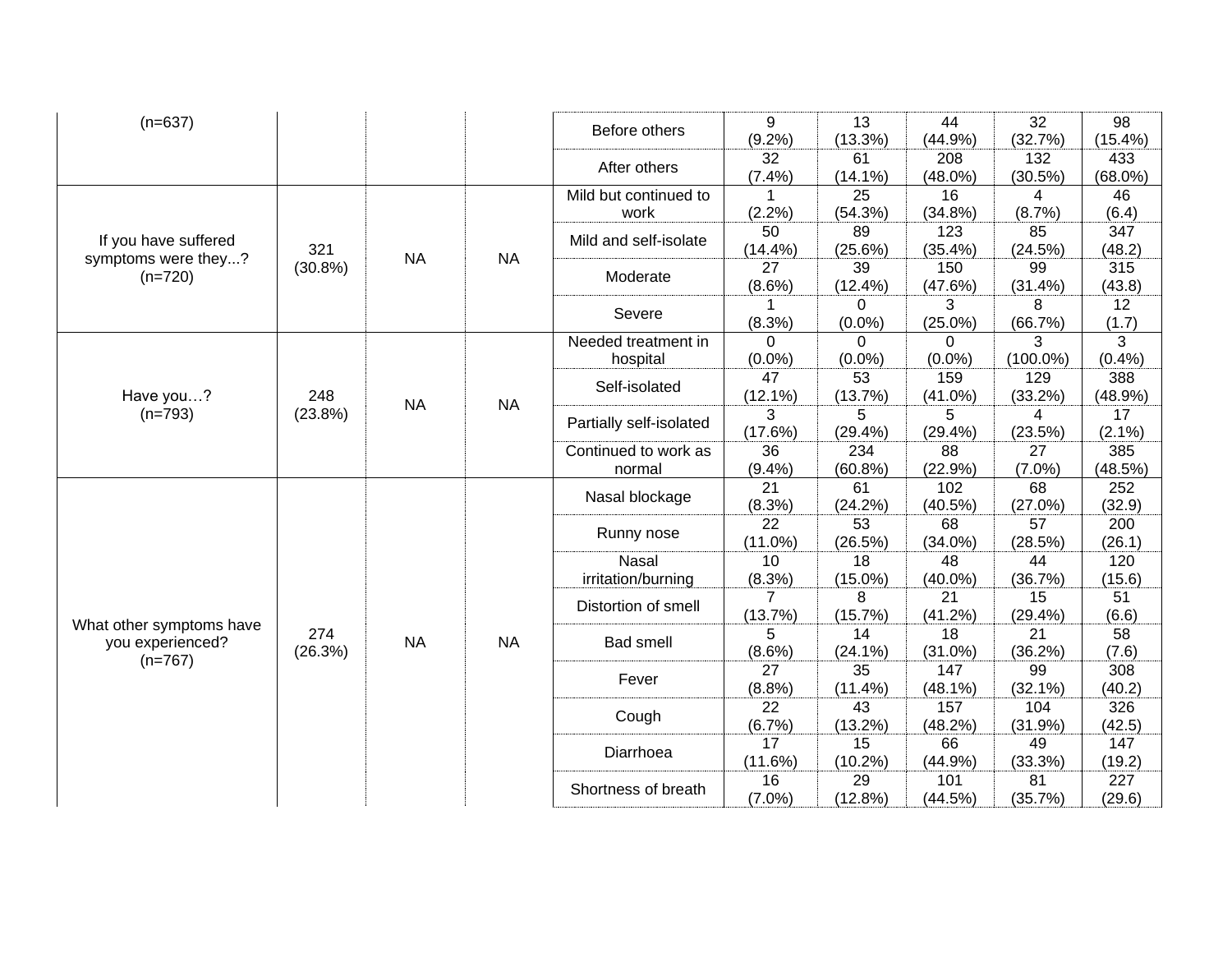| 5<br>12<br>33<br>61<br>11<br>Has it been $\geq 4$ weeks since<br>No<br>3<br>392<br>127<br>$(18.0\%)$<br>$(8.2\%)$<br>(19.7%)<br>$(54.1\%)$<br>you lost sense of<br>(0.3%)<br>$(12.2\%)$<br>(37.7%)<br>smell/taste?<br>35<br>93<br>116<br>214<br>Yes<br>$(n=519)$<br>(7.6%)<br>(46.7%)<br>(88.2%)<br>(20.3%)<br>(25.3%)<br>17<br>6<br>16<br>6<br>No<br>(13.3%)<br>(13.3%)<br>(37.8%)<br>(35.6%)<br>Yes,<br>26<br>95<br>46<br>176<br>≥4 weeks<br>9<br>$(5.1\%)$<br>$(n=455)$<br>$(14.8\%)$<br>$(54.0\%)$<br>26.1%<br>partially<br>102<br>19<br>61<br>52<br>Yes,<br>Has your sense of smell<br>26<br>$(8.1\%)$<br>127<br>$(26.1\%)$<br>(43.6%)<br>22.2%<br>392<br>completely<br>and/or taste now recovered?<br>(2.5%)<br>(37.7%)<br>$(12.2\%)$<br>8<br>2<br>6<br>0<br>0<br>$(n=496)$<br>No<br>$(0.0\%)$<br>$(0.0\%)$<br>$(25.0\%)$<br>75.0%)<br>$\lt 4$<br>Yes,<br>2<br>13<br>24<br>5<br>4<br>weeks<br>16.7%)<br>(20.8%)<br>$(8.3\%)$<br>54.2%)<br>partially |  |  |  |          | Fatigue | 37<br>(7.4%) | 89<br>(17.7%) | 222<br>(44.2%) | 154<br>(30.7%) | 502<br>(65.4)                         |
|-----------------------------------------------------------------------------------------------------------------------------------------------------------------------------------------------------------------------------------------------------------------------------------------------------------------------------------------------------------------------------------------------------------------------------------------------------------------------------------------------------------------------------------------------------------------------------------------------------------------------------------------------------------------------------------------------------------------------------------------------------------------------------------------------------------------------------------------------------------------------------------------------------------------------------------------------------------|--|--|--|----------|---------|--------------|---------------|----------------|----------------|---------------------------------------|
|                                                                                                                                                                                                                                                                                                                                                                                                                                                                                                                                                                                                                                                                                                                                                                                                                                                                                                                                                           |  |  |  |          |         |              |               |                |                | (11.8%)<br>458                        |
|                                                                                                                                                                                                                                                                                                                                                                                                                                                                                                                                                                                                                                                                                                                                                                                                                                                                                                                                                           |  |  |  |          |         |              |               |                |                | 45<br>(9.9%                           |
|                                                                                                                                                                                                                                                                                                                                                                                                                                                                                                                                                                                                                                                                                                                                                                                                                                                                                                                                                           |  |  |  |          |         |              |               |                |                | (38.7%)<br>234<br>$(51.4\%)$          |
| (33.3%)<br>$(11.1\%)$<br>22.2%)<br>(33.3%)<br>completely                                                                                                                                                                                                                                                                                                                                                                                                                                                                                                                                                                                                                                                                                                                                                                                                                                                                                                  |  |  |  | $(n=41)$ | Yes.    | 3            |               |                | 3              | (19.5%)<br>(58.5%)<br>9<br>$(22.0\%)$ |

#did not complete follow-up questionnaire; \*excludes 116 participants who reported ongoing symptoms; NA: not applicable

**Table 2:** Survey responses by Covid-19 coronavirus status (N=1041)